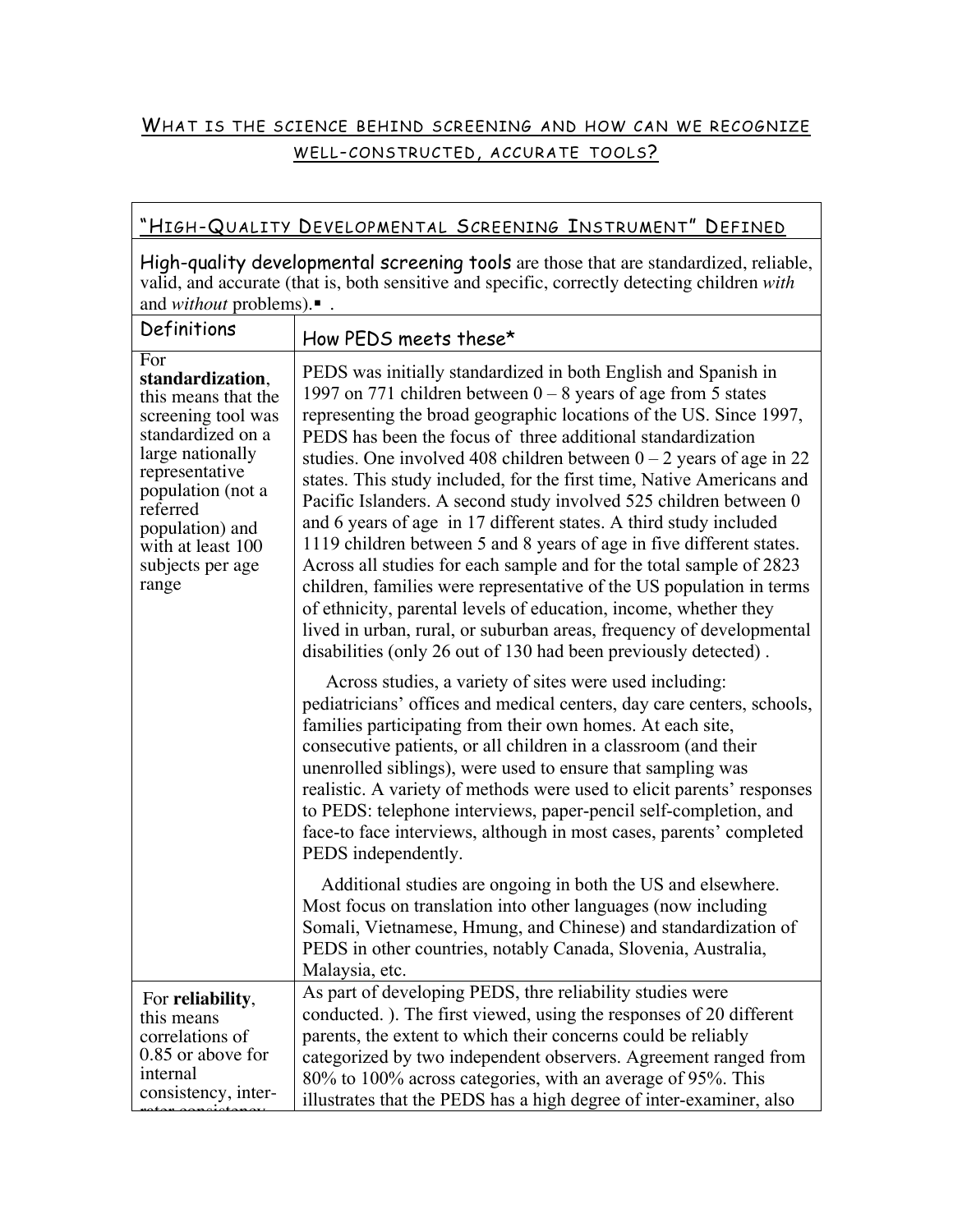| rater consistency,<br>and test-retest<br>reliability.                                                                                                                                            | called inter-rater reliability.                                                                                                                                                                                                                                                                                                                                                                                                                                                                                                                                                                                                                                                                                                                                                                                                                                                                                                                                                                                                                                          |  |
|--------------------------------------------------------------------------------------------------------------------------------------------------------------------------------------------------|--------------------------------------------------------------------------------------------------------------------------------------------------------------------------------------------------------------------------------------------------------------------------------------------------------------------------------------------------------------------------------------------------------------------------------------------------------------------------------------------------------------------------------------------------------------------------------------------------------------------------------------------------------------------------------------------------------------------------------------------------------------------------------------------------------------------------------------------------------------------------------------------------------------------------------------------------------------------------------------------------------------------------------------------------------------------------|--|
|                                                                                                                                                                                                  | A related question is whether two different interviewers<br>could elicit from parents the same kinds of concerns. This was<br>assessed by having a different examiner re-interview 40 parents<br>and then comparing results from the two interviews. Although it<br>would have been more desirable to re-interview parents on the same<br>day, this assessment was conducted two weeks later and over the<br>telephone instead of face-to-face. Nevertheless, agreement ranged<br>from 80% to 100% and produced an average of 88%. This shows<br>that PEDS can be reliably scored by different examiners.                                                                                                                                                                                                                                                                                                                                                                                                                                                                |  |
|                                                                                                                                                                                                  | Finally, coefficient alpha was produced to view the internal<br>consistency of PEDS items and parents responses—as an indicator<br>of homogeneity of content. The alpha produced on PEDS data was<br>moderately high ( $a = .81$ ). This suggests that parents' responses to<br>each item have reasonable levels of consistency. This also means<br>that only a very small amount of variance in parents' concerns is<br>attributable to measurement error.                                                                                                                                                                                                                                                                                                                                                                                                                                                                                                                                                                                                              |  |
| For <b>validity</b> , this<br>means correlations<br>of 0.70 or higher<br>for concurrent<br>validity and<br>discriminate<br>validity, and, if<br>possible, evidence<br>of predictive<br>validity. | To assess various types of validity, each of the 771 children<br>participating in PEDS validation studies was administered a battery<br>of tests. For the majority of children, the battery was diagnostic and<br>included measures of IQ, language, academics/preacademics, motor<br>skills, social and emotional skills. The rationale for selecting a<br>broad battery was to ensure that all aspects of development were<br>measured.<br>To test concurrent validity (the relationship between parents'<br>concerns and subtests of the various measures, correlations were<br>produced. These revealed a range of scores from .43 (between                                                                                                                                                                                                                                                                                                                                                                                                                          |  |
|                                                                                                                                                                                                  | unlike content) to .91 for related content). For each type of<br>concern, at least one concurrent measure resulted in a correlation<br>above .75.<br>To assess discriminant validity, criteria were applied to children's<br>performance on the concurrent battery in order to discern the<br>presence of various types of disabilities. The criteria were drawn<br>from the US federal laws that ensure public school special<br>education services for children with disabilities. Logistic regression<br>revealed unique patterns of concerns were associated with various<br>disabilities and that children with mental retardation, language-<br>impairment, learning disabilities, physical impairments, autism and<br>emotional disorders odds ratios and percentages were 8 to 13 times<br>more likely than children without such disabilities to have parents<br>with distinct patterns of concerns. In terms of decision-making<br>based on this information, 79% of children needed comprehensive<br>work-ups such as might be expected for those with mental |  |
|                                                                                                                                                                                                  | retardation, learning disabilities or autism could be identified by the<br>presence of certain concerns, while 75% of children needing                                                                                                                                                                                                                                                                                                                                                                                                                                                                                                                                                                                                                                                                                                                                                                                                                                                                                                                                   |  |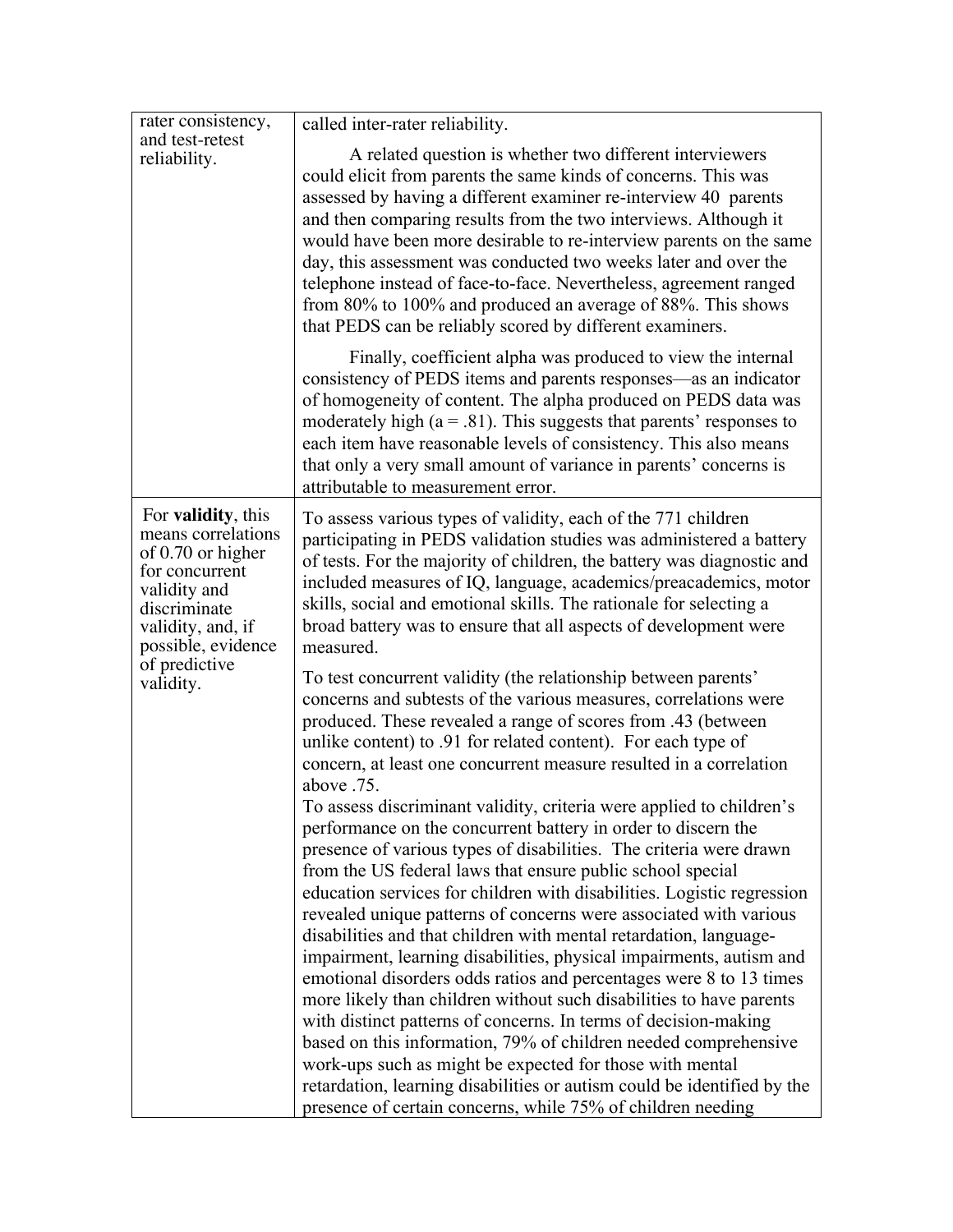|                                                                                                                                                                                                                            | speech-language evaluations could be identified by other patterns of<br>concerns.                                                                                                                                                                                                                                                                                                                                                                                   |                                                                                                                                                                                                                                                                                                                                                                                                                                                                                                                                                                                                                                                                                                                                                           |                                    |                    |                                                        |                                    |  |
|----------------------------------------------------------------------------------------------------------------------------------------------------------------------------------------------------------------------------|---------------------------------------------------------------------------------------------------------------------------------------------------------------------------------------------------------------------------------------------------------------------------------------------------------------------------------------------------------------------------------------------------------------------------------------------------------------------|-----------------------------------------------------------------------------------------------------------------------------------------------------------------------------------------------------------------------------------------------------------------------------------------------------------------------------------------------------------------------------------------------------------------------------------------------------------------------------------------------------------------------------------------------------------------------------------------------------------------------------------------------------------------------------------------------------------------------------------------------------------|------------------------------------|--------------------|--------------------------------------------------------|------------------------------------|--|
|                                                                                                                                                                                                                            | Finally, PEDS was the focus of a predictive validity study<br>conducted by researchers at the Royal Children's Hospital in<br>Melbourne, Australia. This revealed that parents with concerns<br>known to be predictive of disabilities about their kindergarten age<br>children, had children who two years later, had substantial<br>difficulties in school. This suggests that PEDS results should be<br>taken seriously and needed intervention sought promptly. |                                                                                                                                                                                                                                                                                                                                                                                                                                                                                                                                                                                                                                                                                                                                                           |                                    |                    |                                                        |                                    |  |
| For <b>accuracy</b> (also known as "criterion-related validity") this means:                                                                                                                                               |                                                                                                                                                                                                                                                                                                                                                                                                                                                                     |                                                                                                                                                                                                                                                                                                                                                                                                                                                                                                                                                                                                                                                                                                                                                           |                                    |                    |                                                        |                                    |  |
| <b>Sensitivity of 70%</b><br>to $80\%$ for all age<br>ranges. That is,<br>the screen<br>correctly identifies<br>70-80% of children<br>with delays and<br>disabilities.                                                     | Those concerns predictive of developmental disabilities were<br>identified by logistic regression analyses run across age ranges.<br>This revealed that certain concerns were predictive at some ages but<br>not others. The table below shows the accuracy of PEDS and<br>reveals that at all ages, PEDS was sensitive in the detection of<br>children with problems and specific in identifying children with<br>typical development correctly.                   |                                                                                                                                                                                                                                                                                                                                                                                                                                                                                                                                                                                                                                                                                                                                                           |                                    |                    |                                                        |                                    |  |
| <i>Specificity</i> of at<br>least 70% and<br>hopefully 80% or<br>higher for all age<br>ranges. That is,<br>the screen<br>correctly identifies<br>70-80% of children<br>without<br>disabilities or<br>delays.               | <b>AGE</b><br>$0 - 1$<br>$1 - 3$<br>$3 - 4$<br>$4 - 8$<br><b>TOTAL</b><br>summer school, etc.                                                                                                                                                                                                                                                                                                                                                                       | <b>SENSITIVITY</b><br>N<br>3/4<br>27/34<br>26/35<br>42/57<br>98/130<br>PEDS, like all other screens, do contain error but it is anticipated<br>that with repeated screening (the wise recommendation of the<br>American Academy of Pediatrics) that any children not detected<br>by a screen at time 1 would be identified in a subsequent<br>application. Over-referrals also occur but research on PEDS shows<br>that these children tend to perform in the below average range on<br>those measures that best predict school success: intelligence,<br>language, and academics/preacademics. So identifying them is<br>worthwhile because they can benefit from programs like Head<br>Start, Early Head Start, quality day care, afterschool tutoring, | $\%$<br>75<br>79<br>74<br>74<br>75 | <b>SPECIFICITY</b> | N<br>66/82<br>117/149<br>118/165<br>172/245<br>473/641 | $\%$<br>80<br>79<br>72<br>70<br>74 |  |
| In addition, high-<br>quality<br>developmental<br>screening tools<br>have been<br>rigorously peer-<br>reviewed to assure<br>that their<br>standardization,<br>reliability, validity,<br>sensitivity and<br>specificity are | at www.pedstest.com                                                                                                                                                                                                                                                                                                                                                                                                                                                 | The original research on PEDS involved four cross-validation<br>studies each of which was published in peer-reviewed journals of<br>pediatrics and early childhood special education. A number of<br>subsequent studies in peer-reviewed journals have refined and<br>expanded the decision-making properties of PEDS. Please see<br>www.pedstest.com for a list of studies and in many cases links to<br>the journals where they were published. PEDS research is ongoing<br>and subsequent studies from other authors are also catalogued in the<br>PEDS comprehensive manual, Collaborating with Parents available                                                                                                                                     |                                    |                    |                                                        |                                    |  |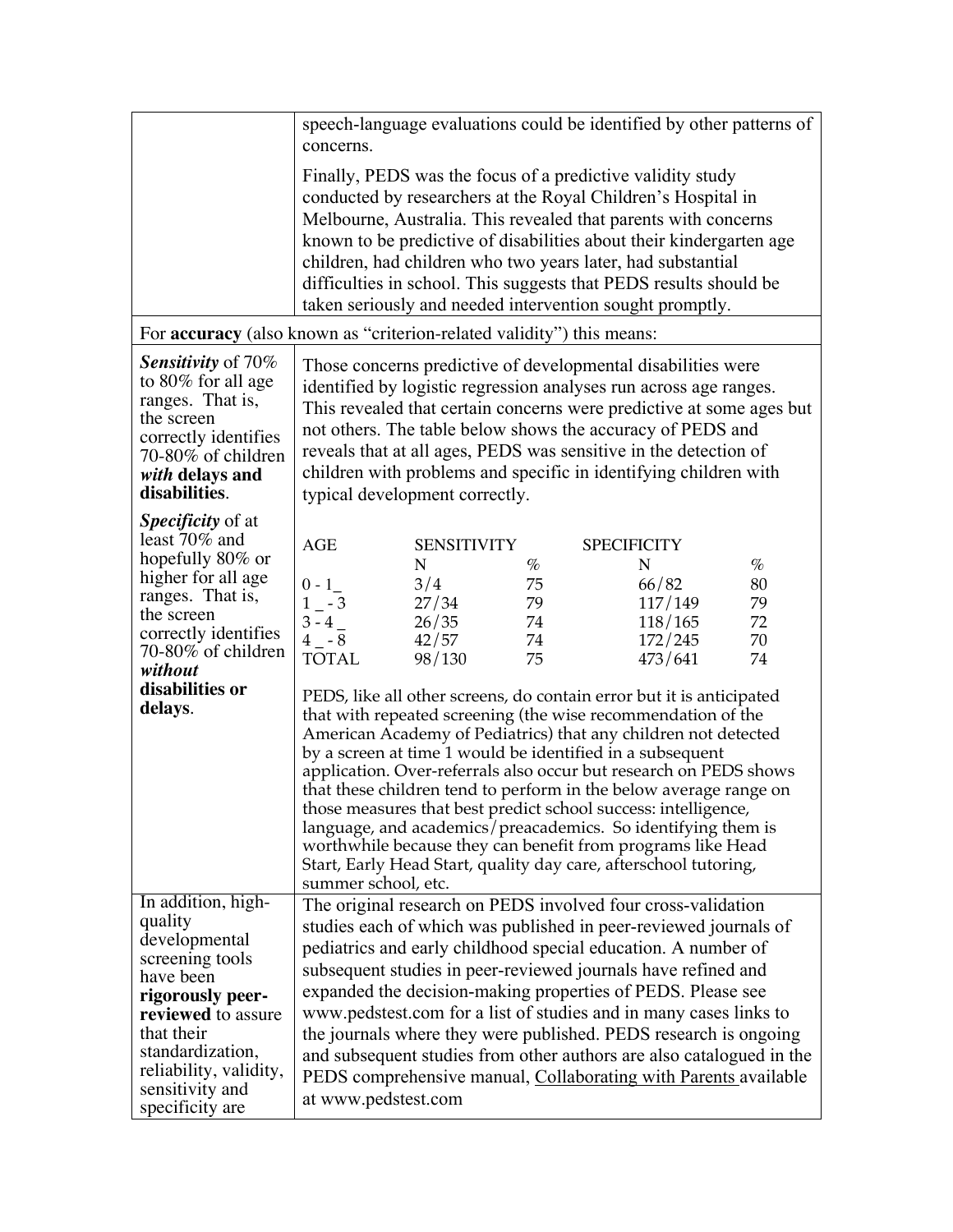| accurately reported<br>$-$ including<br>publication in a<br>refereed |                                                                                                                                                                                                                                                                                                                                                                                                                                                     |
|----------------------------------------------------------------------|-----------------------------------------------------------------------------------------------------------------------------------------------------------------------------------------------------------------------------------------------------------------------------------------------------------------------------------------------------------------------------------------------------------------------------------------------------|
| professional<br>ournal.                                              |                                                                                                                                                                                                                                                                                                                                                                                                                                                     |
| Definitions                                                          | How the M-CHAT (Modified Checklist for Autism in                                                                                                                                                                                                                                                                                                                                                                                                    |
|                                                                      | Toddlers) meets these                                                                                                                                                                                                                                                                                                                                                                                                                               |
| Description                                                          | The M-CHAT is an extension of the CHAT which was developed<br>on Great Britain on 16,000 children across several different studies.<br>Consistently, certain items served in the identification of children<br>with autism spectrum disorder while also correctly identifying<br>children with other kinds of disabilities including language<br>impairment and mental retardation. The M-CHAT includes 9 items<br>from the CHAT plus 21 new items. |
| Standardization                                                      | 1101 children participated in the norming studies for the M-CHAT<br>and were consecutive patients receiving well-care at pediatric<br>practices or referred for screening at early intervention services.                                                                                                                                                                                                                                           |
| Reliability                                                          | Chronbach's alpha was produces for all items and was found to be<br>high $(I = .85)$                                                                                                                                                                                                                                                                                                                                                                |
| Validity                                                             | Concurrent studies deployed a comprehensive battery including the<br>Bayley Scales of Infant Development, The Vineland Adaptive<br>Behavior Scale, and the Childhood Autism Rating Scale. There<br>were significant differences in the performance of children with<br>autism spectrum disorder (ASD) on all items of the M-CHAT with<br>the exception of an item tapping enjoying of rocking and swinging,<br>and ability to walk.                 |
| Accuracy                                                             | The M-CHAT was sensitive to the presence of ASD at 87%, and<br>specific to non ASD at 99%. Over-referrals, while minimal given<br>that positive predictive value was 80%, tended to be children with<br>other developmental disabilities.                                                                                                                                                                                                           |

## References

Robin D, Fein D. Barton M Green J. The Modified Checklist for Autism in Toddlers: An initial study investigating the early detection of autism and pervasive developmental disorders. Journal of Autism and Develomental Disorders. 2001:31(2):131-144.

Glascoe FP, Altemeier WK, MacLean WE: The Importance of Parents' Concerns About Their Child's Development. American Journal of Diseases of Children 1989;143:855-958.

Glascoe FP, Martin ED, Humphrey S: A Comparative Review of Developmental Screening Tests. Pediatrics 1990; 86; 547-554.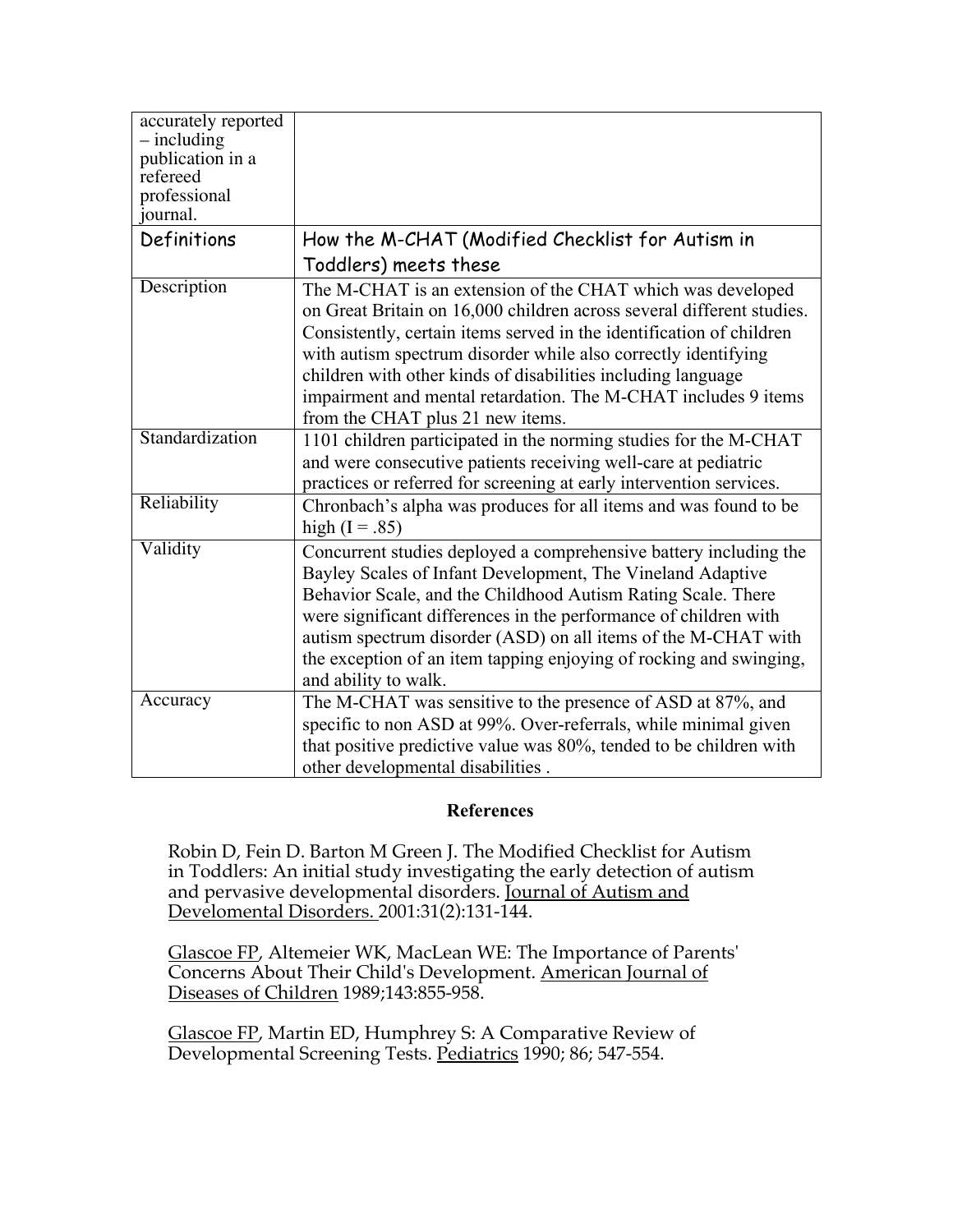Glascoe FP, MacLean WE: How Parents' Appraise Their Child's Development. Family Relations. 1990;39;280-283.

Glascoe FP: Can Clinical Judgment Detect Children with Speech-Language Problems? Pediatrics. 1991;87:317-322.

Glascoe FP, MacLean WE, Stone WL. The Importance of Parents' Concerns about Their Child's Behavior. Clinical Pediatrics. 1991;30:8-11. (published with editorial commentary by Ben Brouhard).

Glascoe FP. Developmental Screening: Rationale, methods, and application. Invited Paper for **Infants and Young Children** 1991;4:1-10.

Glascoe FP, Byrne KE, Chang B, Strickland B, Ashford L, Johnson K. The Accuracy of the Denver-II in Developmental Screening. Pediatrics 1992; 89:1221-1225. (published with commentary by P. Dworkin).

Martin ED, Altemeier WA, Hickson GB, Davis A, Glascoe FP. Improving Resources for Foster Care. Clinical Pediatrics, 1992;31:400- 404.

 Glascoe FP, Dworkin PE. Obstacles to Developmental Surveillance. Journal of Developmental and Behavioral Pediatrics, 1993;14:344-349.

 Glascoe FP. It's Not What It Seems: The relationship between parents' concerns and children's cognitive status. Clinical Pediatrics, 1994;33, 292-298.

Glascoe FP , Dworkin PE. The Role of Parents in the Detection of Developmental and Behavioral Problems. Pediatrics, 1995; 95:829-836.

García-Tornel S, Glascoe FP. Detección precoz de problemas del desarrollo por el pediatra: Importancia de los padres. Pediatría Integral. 1996; 2:196-206.

 Glascoe FP. Parents' Concerns about Children's Development: Prescreening Technique or Screening Test? Pediatrics, 1997;99:522-528.

Glascoe FP. Do Parents' Discuss Concerns about Children's Development: With Health Care Providers? Ambulatory Child Health, 1997;2:349-356.

 Glascoe FP, Foster FM, Wolraich ML. An Economic Evaluation of Four Methods for Detecting Developmental Problems. Pediatrics, 1997;99:830-837.

 Glascoe, FP, Oberklaid F, Dworkin PH, Trimm F. Brief Approaches to Educating Parents and Patients in Primary Care. Pediatrics. 1998;101: http://www.pediatrics.org/cgi/content/full/101/6/e10.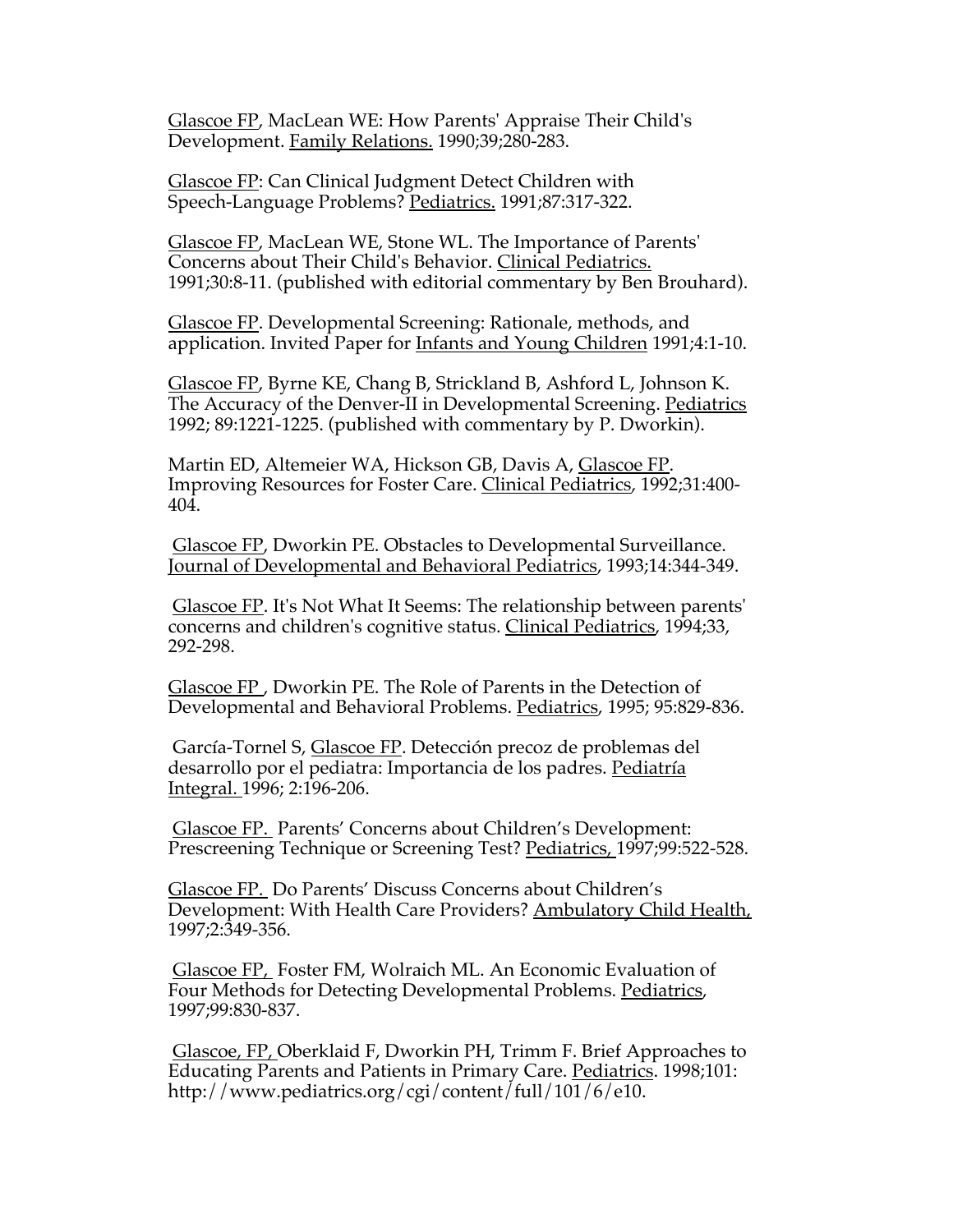Glascoe FP. Collaborating with Parents: Using Parents' Evaluation of Developmental Status to Detect and Address Developmental and Behavioral Problems. Nashville, TN: Ellsworth and Vandermeer Press, Ltd. 1998.

 Glascoe, FP. The Value of parents' concerns to detect and address Developmental and Behavioral Problems Journal of Paediatrics and Child Health, 1999; 35: 1-8.

 Glascoe, FP. Using Parents' Concerns to Detect and Address Developmental and Behavioral Problems. Journal of the Society of Pediatric Nurses, 1999; 4:24-35.

 Glascoe, FP. Detecting and Addressing Developmental and Behavioral Problems in Young Children Using Parents' Concerns. Young Exceptional Children, 2; 1999:16-26.

 Glascoe FP. Toward a Model for An Evidenced-Based Approach to Developmental/Behavioral Surveillance, Promotion and Patient Education. Ambulatory Child Health, 1999, 5; 197-208

 Glascoe, FP. The Validation and Standardization of *Parents' Evaluations of Developmental Status.* Diagnostique, 1999;23: 185-203

 Glascoe FP. The value of parents' concerns in early detection of developmental and behavioral problems. Child: Health Care and Development 2000;26:137-149,

 Glascoe FP. Early Detection of Developmental and Behavioral Problems. Pediatrics in Review. 2000;21: 272-279.

 Glascoe FP. Addressing and Detecting Developmental Problems in Primary Care. Pediatric Nursing, 2000;26:251-258.

 Glascoe FP. Are over-referrals on developmental screening tests really a problem? Archives of Pediatrics and Adolescent Medicine, 2001, 155:54-59. http://archpedi.ama-assn.org/issues/v155n1/rfull/poa00202.html

 Glascoe FP. Teacher's Global Ratings and Students' Academic Achievement, Journal of Developmental and Behavioral Pediatrics, 2001;22;163-168

 Glascoe FP. Parents' Evaluation of Developmental Status: Do parents' concerns detect behavioral and emotional problems? *Clinical Pediatrics*, 2003;42:133-139..

Silverstein M, Sand N, Glascoe FP, Gupta B, Tonniges T, O'conner K. Pediatrician Practices Regarding Referral to Early Intervention Services: Is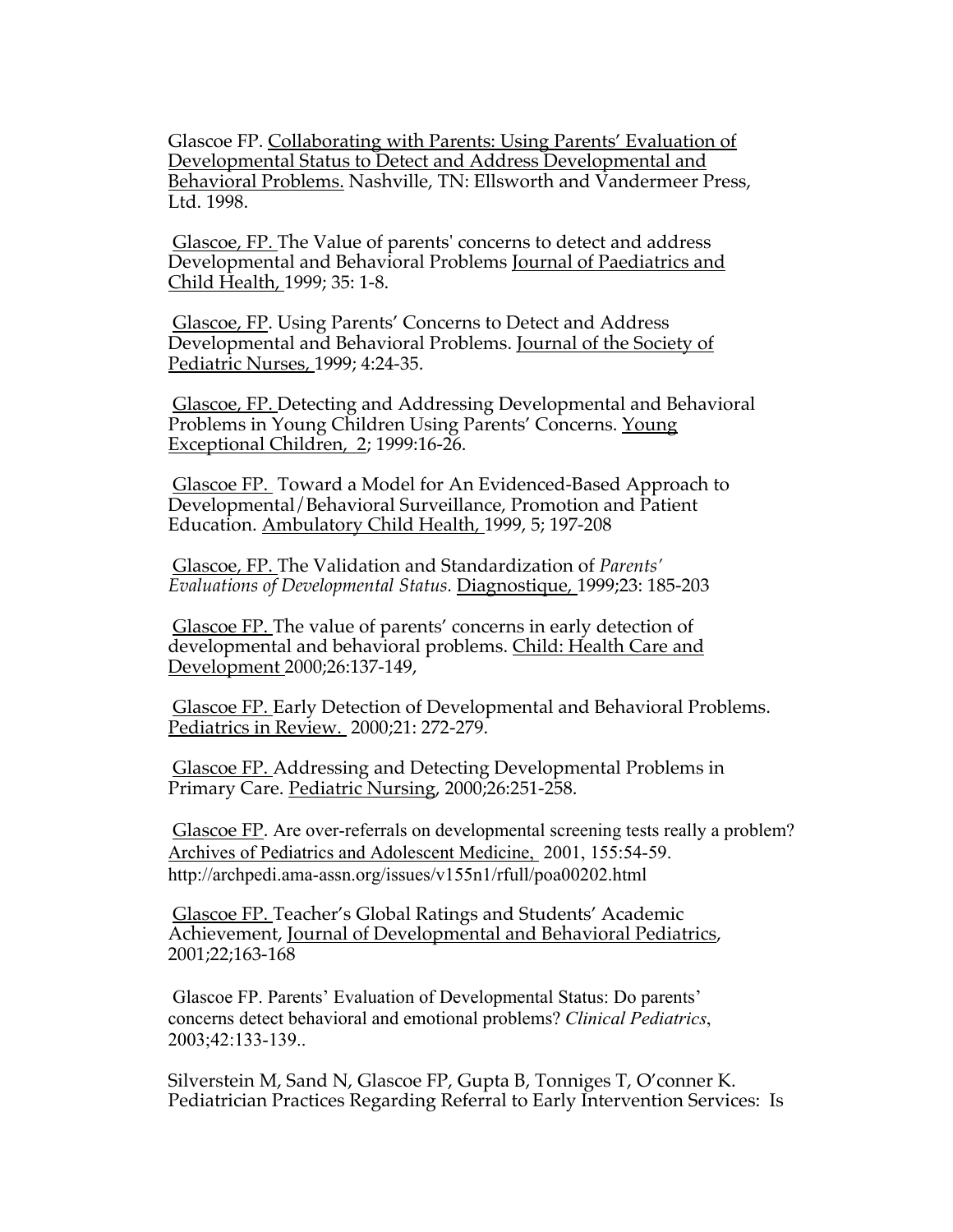Having an Established Diagnosis Important?, *Pediatrics,* submitted

 Silverstein M, Sand N, Glascoe FP, Gupta B, Tonniges T, O'conner K. Pediatricians' reported practices regarding developmental screening: Do guidelines work? And do they help? *Pediatrics,* submitted

 King T. Glascoe F. Developmental Surveillance of Infants and Young Children in Pediatric Primary Care*. Current Opinion in Pediatrics* 2003, 15:624–629

 Neal Halfon, Michael Regalado, Harvinder Sareen, Moira Inkelas, Colleen H. Peck Reuland, Frances P. Glascoe, and Lynn M. Olson. Assessing Development in the Pediatric Office *Pediatrics* 2004; 113: 1926-1933.

Glascoe FP. Responding to Parents' Concerns about Children's School Performance. In E. Wender (Ed.) *Pediatric Roundtable on School Dysfunction.* Columbus, Ohio: Ross Laboratories, October, 1993..

Glascoe FP. Developmental Screening. In S. Parker and B. Zuckerman *Behavioral and Developmental Pediatrics: A Handbook for Primary Care.* Boston: Little Brown & Company, 1995.

Glascoe FP Detecting Developmental and School Problems. in ML Wolraich (ed). *Disorders of Development and Learning: A Practical Guide to Assessment and Management.* 3 ed. Chicago: Mosby-Year Book, Inc., 2002.

Glascoe FP. Developmental, Behavioral and Educational Surveillance. In M. Green, B. Haggerty, & M. Weitzman (eds). *Ambulatory Pediatrics* (5 ed). Philadelphia: W.B. Saunders, 1999.

Glascoe FP. Escuchar a Los Padres: Una aproximación a la supervisión del desarrollo y comportamiento basada en sus manifestaciones. *Symposium Interdiscipinario de Pediatria Psicosocial.* Barcelona, Spain: Centre Psicopediàtric I d'Orientació, 1997.

Dworkin PH, GlascoeFP. Early Detection of Developmental Delays: How Do you "Measure Up?". Contemporary Pediatrics, 1997;14:158 - 168.

Glascoe FP. *Parents' Evaluations of Developmental Status: A Method for Detecting and Addressing Developmental and Behavioral Problems in Children.* Nashville, Tennessee: Ellsworth & Vandermeer Press Ltd., 1997

11. Glascoe FP. *Collaborating with Parents: Using Parents' Evaluations of Developmental Status to Detect and Address Developmental and Behavioral Problems.* Nashville, Tennessee: Ellsworth & Vandermeer Press, Ltd. ,1998.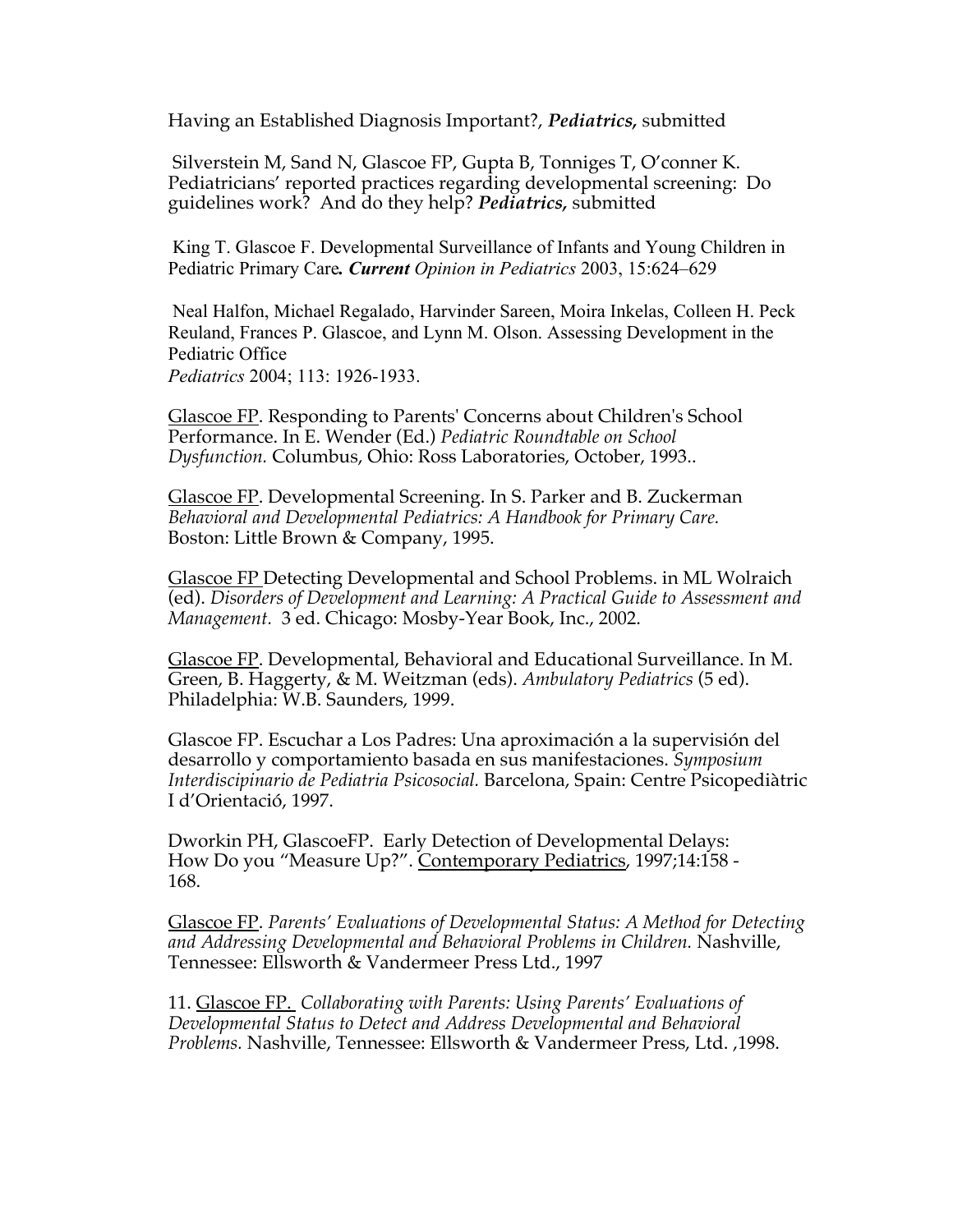12. Glascoe FP, Sturner R. Screening Language Problems in Pediatric Settings. In Tahmne R, Law J. (eds). *Communication Problems for General Practitioners.* Abbingdon, England: Radcliffe Medical Press, 1999.

Glascoe FP. Developmental Screening. In S. Parker and B. Zuckerman (eds) *Behavioral and Developmental Pediatrics: A Handbook for Primary Care-2nd Ed.* Boston: Little Brown & Company, in press.

Glascoe FP. Developmental Screening. Website pages for the AAP Section on Developmental and Behavioral Pediatrics, 1998

Glascoe FP. Test Development: *Parents' Evaluations of Developmental Status.* Brown University Child and Adolescent Newsletter, September, 1998.

Glascoe FP. Detecting and Addressing Developmental and Behavioral Problems in Young Children. in A. Bergman (ed). 20 Common Problems in Pediatrics, McGraw-Hill, 2000.

Glascoe FP, Myszka M, McLaughlin FJ. TennCare Changes Child Health Supervision Visit Requirements. Tennessee Pediatrician. Fall, 2000. http://www.tnaap.org/TN\_pediatrician\_Fall2000\_EPSDT.htm

Glascoe FP. Preface. In Josep Bras (ed). Pediatrias y Pacientes. Springer-Verlanger, Publishers, in press.

Glascoe FP. Uso De *La Evaluación Por Los Padres Del Estado De Desarrollo* Para Detectar Y Tratar Problemas Del Desarrollo Y Del Comportamiento En Atención Primaria. MTA Pediatria, 2001

Glascoe FP. Communicating with health care providers about developmental and behavioral topics. Kidsgrowth.com, 2001.

Glascoe FP. Kundell S. How to Improve Patient Flow, Satisfaction, and Quality of Care *Patient Care*, 2002;36:77-80, 83-4,

Glascoe FP. Promoting Healthy Families*.* Newsletter of the New Jersey Chapter of the American Academy of Pediatrics. December 2001. http://www.aapnj.org/Newsletter/Volume23.4/HealthyFamilies.html

Glascoe FP Detecting Developmental and School Problems. in ML Wolraich (ed). *Disorders of Development and Learning: A Practical Guide to Assessment and Management.* 4 ed. Chicago: Mosby-Year Book, Inc., 2002.

Glascoe FP. Developmental and Behavioral Screening. In JA Mulick, JW Jacobson, (eds). *Handbook of Mental Retardation and Developmental Disabilities*: